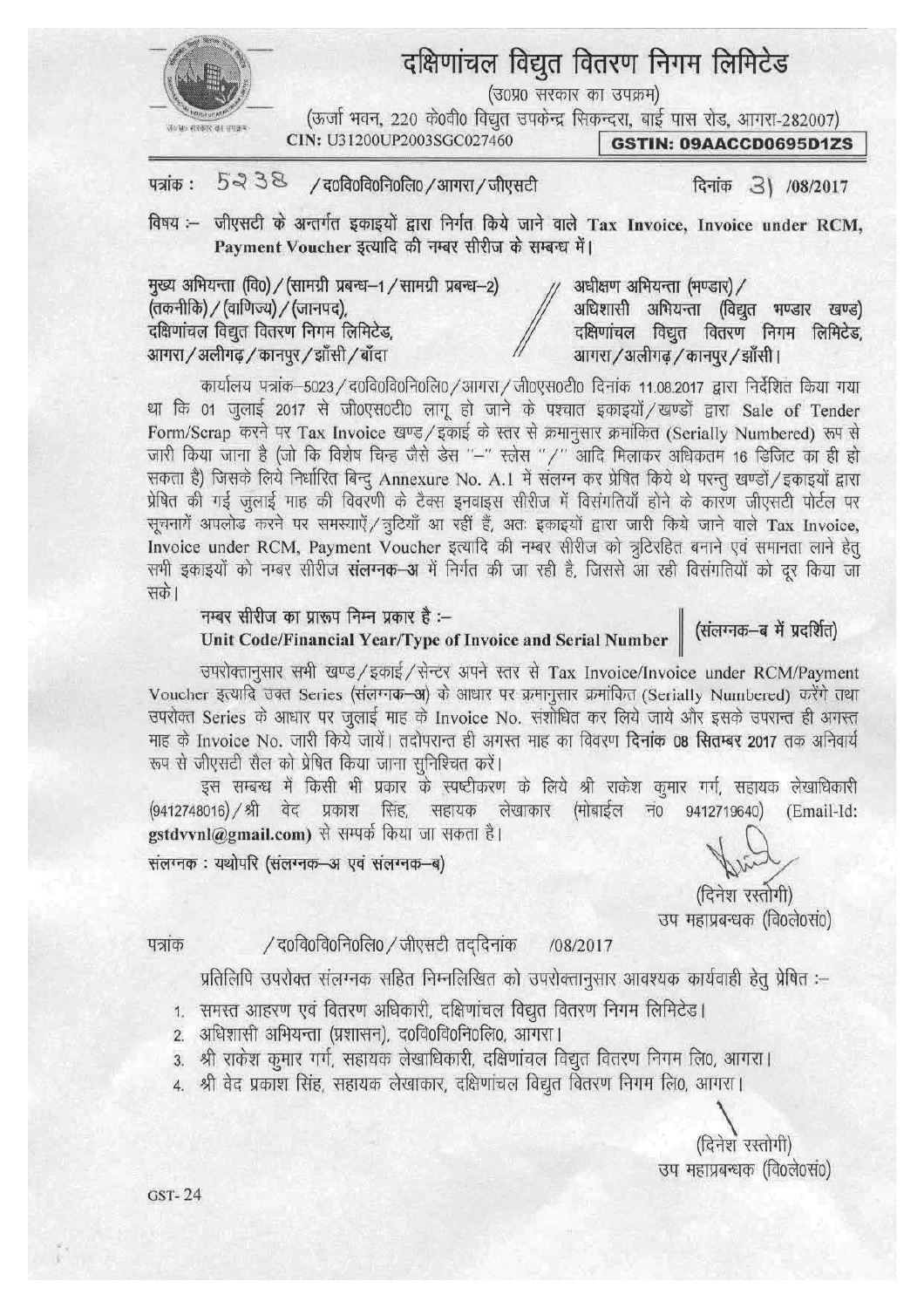| S.<br>No.      | Name of Unit                                     | <b>Tax Invoice No. Series</b><br>for Sale of Tender Form<br><b>Starting from</b> | <b>Tax Invoice No. Series for</b><br><b>Tax Invoice No. Series</b><br>for Sale of Scrap<br><b>Goods/Services from</b><br><b>UNREGISTERED Person</b><br><b>Starting from</b><br>under RCM starting from |                  | <b>Payment Voucher No.</b><br><b>Series for</b><br><b>Payment under RCM</b><br>starting from | Delivery Challan No.<br><b>Series starting from</b> |
|----------------|--------------------------------------------------|----------------------------------------------------------------------------------|--------------------------------------------------------------------------------------------------------------------------------------------------------------------------------------------------------|------------------|----------------------------------------------------------------------------------------------|-----------------------------------------------------|
| -1             | <b>Executive Engineer (Admn.) DVVNL, Agra</b>    | 799A/1718/TI0001                                                                 |                                                                                                                                                                                                        | 799A/1718/RC0001 | 799A/1718/PV0001                                                                             | 799A/1718/DC0001                                    |
| $\overline{c}$ | <b>Electricity Store Division, Agra</b>          | 314/1718/TI0001                                                                  |                                                                                                                                                                                                        | 314/1718/RC0001  | 314/1718/PV0001                                                                              | 314/1718/DC0001                                     |
| 3              | Electricity Store Centre, Agra (Sikandra)        | NA                                                                               | 314SIK1718/TI001                                                                                                                                                                                       | <b>NA</b>        | <b>NA</b>                                                                                    | <b>NA</b>                                           |
| $\overline{4}$ | Electricity Store Centre, Agra (Tajganj)         | NA                                                                               | 314TAJ1718/TI001                                                                                                                                                                                       | NA               | <b>NA</b>                                                                                    | NA                                                  |
| 5              | Electricity Store Centre, Firozabad              | NA                                                                               | 314FZD1718/TI001                                                                                                                                                                                       | NA               | NA                                                                                           | NA                                                  |
| 6              | Electricity Store Centre, Mathura                | NA                                                                               | 314MTR1718/TI001                                                                                                                                                                                       | NA               | NA                                                                                           | NA                                                  |
| $\overline{7}$ | Electricity Store Centre, Mainpuri               | NA                                                                               | 314MNP1718/TI001                                                                                                                                                                                       | NA               | <b>NA</b>                                                                                    | <b>NA</b>                                           |
| 8              | <b>Electricity Store Division, Jhansi</b>        | 307/1718/TI0001                                                                  |                                                                                                                                                                                                        | 307/1718/RC0001  | 307/1718/PV0001                                                                              | 307/1718/DC0001                                     |
| 9              | Electricity Store Centre, Hansari, Jhansi        | NA                                                                               | 307HNS1718/TI001                                                                                                                                                                                       | <b>NA</b>        | <b>NA</b>                                                                                    | NA                                                  |
| 10             | Electricity Store Centre, Lalitpur               | NA                                                                               | 307LLT1718/TI001                                                                                                                                                                                       | NA               | <b>NA</b>                                                                                    | <b>NA</b>                                           |
| 11             | Electricity Store Centre, Orai                   | <b>NA</b>                                                                        | NA<br>NA<br>307ORA1718/TI001                                                                                                                                                                           |                  |                                                                                              | NA                                                  |
| 12             | Electricity Store Centre, Banda                  | NA                                                                               | 307BND1718/TI001                                                                                                                                                                                       | <b>NA</b>        | NA                                                                                           | NA                                                  |
| 13             | Electricity Store Centre, Chitrakut              | NA                                                                               | 307CHR1718/TI001                                                                                                                                                                                       | <b>NA</b>        | <b>NA</b>                                                                                    | <b>NA</b>                                           |
| 14             | Electricity Store Centre, Hamirpur               | NA                                                                               | 307HMP1718/TI001                                                                                                                                                                                       | <b>NA</b>        | <b>NA</b>                                                                                    | <b>NA</b>                                           |
| 15             | Electricity Store Centre, Mahoba                 | NA                                                                               | 307MHB1718/TI001                                                                                                                                                                                       | <b>NA</b>        | NA                                                                                           | <b>NA</b>                                           |
| 16             | Electricity Store Centre, Rath                   | NA                                                                               | 307RTH1718/TI001                                                                                                                                                                                       | <b>NA</b>        | NA                                                                                           | NA                                                  |
| 17             | <b>Electricity Store Division, Kanpur</b>        | 303/1718/TI0001                                                                  |                                                                                                                                                                                                        | 303/1718/RC0001  | 303/1718/PV0001                                                                              | 303/1718/DC0001                                     |
| 18             | Electricity Store Centre, Panki                  | NA                                                                               | 303PNK1718/TI001                                                                                                                                                                                       | <b>NA</b>        | <b>NA</b>                                                                                    | NA                                                  |
| 19             | Electricity Store Centre, Mati                   | NA                                                                               | 303MAT1718/TI001                                                                                                                                                                                       | <b>NA</b>        | NA                                                                                           | NA                                                  |
| 20             | <b>Electricity Store Centre Auriaya</b>          | NA                                                                               | 303AUR1718/TI001                                                                                                                                                                                       | NA               | <b>NA</b>                                                                                    | <b>NA</b>                                           |
| 21             | Electricity Store Centre, Etawah                 | NA                                                                               | 303ETW1718/TI001                                                                                                                                                                                       | <b>NA</b>        | <b>NA</b>                                                                                    | NA                                                  |
| 22             | Electricity Store Centre, Kannauj                | NA                                                                               | <b>NA</b><br>NA<br>303KNJ1718/TI001                                                                                                                                                                    |                  |                                                                                              | <b>NA</b>                                           |
| 23             | Electricity Store Centre, Farrukhabad            | NA                                                                               | 303FRK1718/TI001                                                                                                                                                                                       | <b>NA</b>        | <b>NA</b>                                                                                    | <b>NA</b>                                           |
| 24             | <b>Electricity Store Division, Aligarh</b>       | 3141/1718/TI0001                                                                 |                                                                                                                                                                                                        | 3141/1718/RC0001 | 3141/1718/PV0001                                                                             | 3141/1718/DC0001                                    |
| 25             | Electricity Store Centre, Aligarh (Lal Diggi)    | <b>NA</b>                                                                        | 3141LA1718/TI001                                                                                                                                                                                       | <b>NA</b>        | <b>NA</b>                                                                                    | NA                                                  |
| 26             | Electricity Store Centre, Aligarh (Sarsol)       | NA                                                                               | 3141SA1718/TI001                                                                                                                                                                                       | <b>NA</b>        | <b>NA</b>                                                                                    | <b>NA</b>                                           |
| 27             | Electricity Store Centre, Odpura, Hathras        | NA                                                                               | 3141OD1718/TI001                                                                                                                                                                                       | <b>NA</b>        | <b>NA</b>                                                                                    | <b>NA</b>                                           |
| 28             | Electricity Store Centre, Ganganpur, Etah        | <b>NA</b>                                                                        | 3141GA1718/TI001                                                                                                                                                                                       | <b>NA</b>        | <b>NA</b>                                                                                    | <b>NA</b>                                           |
| 29             | Electricity Store Centre, Soron, Kanshiram Nagar | NA                                                                               | 3141SO1718/TI001                                                                                                                                                                                       | NA               | NA                                                                                           | NA                                                  |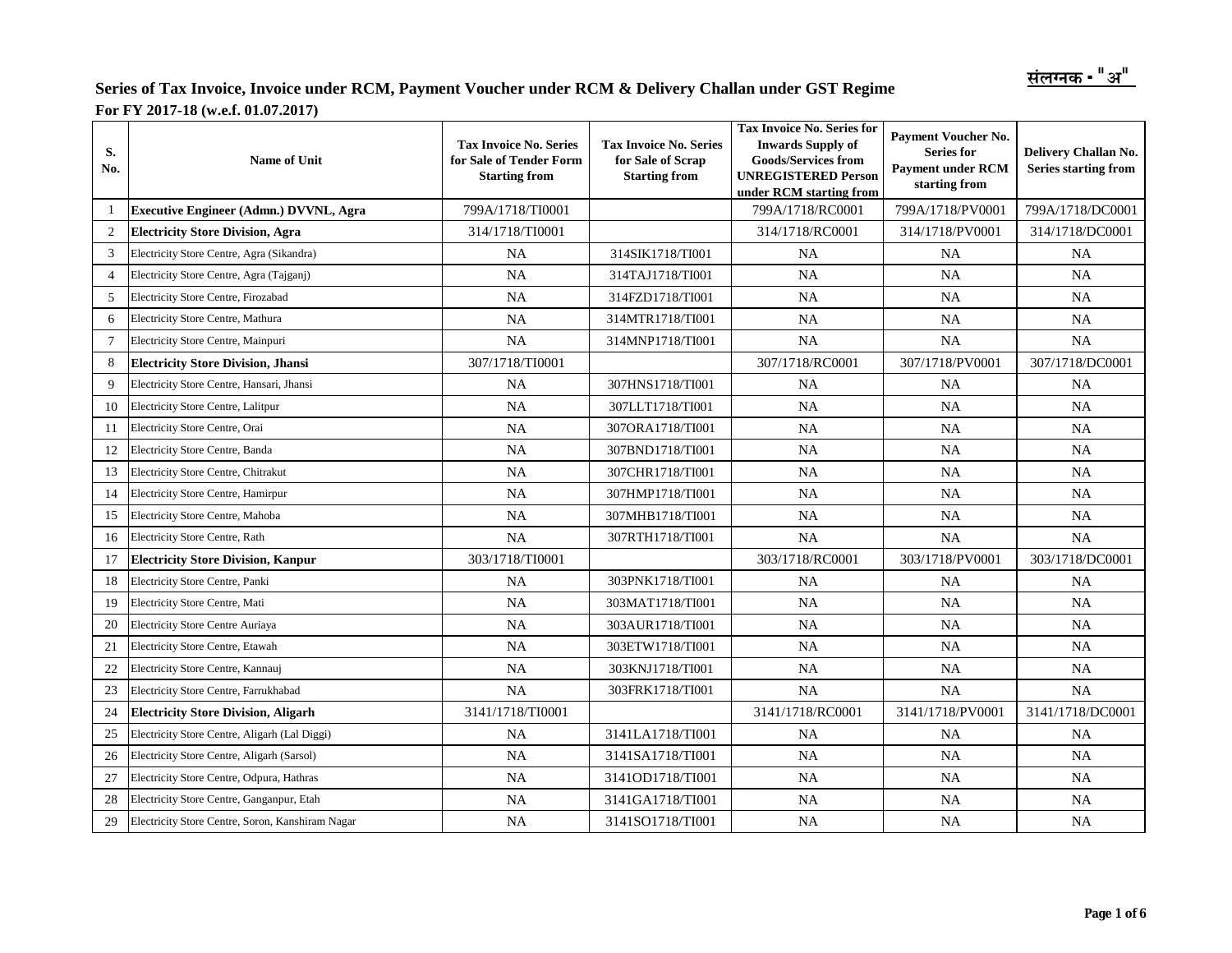| S.<br>No. | <b>Name of Unit</b>                                         | <b>Tax Invoice No. Series</b><br>for Sale of Tender Form<br><b>Starting from</b> | <b>Tax Invoice No. Series for</b><br><b>Tax Invoice No. Series</b><br>for Sale of Scrap<br><b>UNREGISTERED Person</b><br><b>Starting from</b><br>under RCM starting from |                  | Payment Voucher No.<br>Series for<br><b>Payment under RCM</b><br>starting from | Delivery Challan No.<br><b>Series starting from</b> |
|-----------|-------------------------------------------------------------|----------------------------------------------------------------------------------|--------------------------------------------------------------------------------------------------------------------------------------------------------------------------|------------------|--------------------------------------------------------------------------------|-----------------------------------------------------|
|           | <b>Agra Zone</b>                                            |                                                                                  |                                                                                                                                                                          |                  |                                                                                |                                                     |
|           | Agra                                                        |                                                                                  |                                                                                                                                                                          |                  |                                                                                |                                                     |
| 30        | Dy. Chief Accounts Officer, Zonal Accounts Office, Agra     | 750/1718/TI0001                                                                  |                                                                                                                                                                          | 750/1718/RC0001  | 750/1718/PV0001                                                                | 750/1718/DC0001                                     |
| 31        | P.A. (M) G.M. (Distribution), Agra                          | 799B/1718/TI0001                                                                 |                                                                                                                                                                          | 799B/1718/RC0001 | 799B/1718/PV0001                                                               | 799B/1718/DC0001                                    |
| 32        | Electricity Civil Division (D), Agra                        | 801/1718/TI0001                                                                  |                                                                                                                                                                          | 801/1718/RC0001  | 801/1718/PV0001                                                                | 801/1718/DC0001                                     |
| 33        | Executive Engineeg, ECGRF, Agra                             | 802/1718/TI0001                                                                  |                                                                                                                                                                          | 802/1718/RC0001  | 802/1718/PV0001                                                                | 802/1718/DC0001                                     |
| 34        | Electricity Civil Circle (D), Agra                          | 803/1718/TI0001                                                                  |                                                                                                                                                                          | 803/1718/RC0001  | 803/1718/PV0001                                                                | 803/1718/DC0001                                     |
| 35        | Electricity Distribution Division-I, Agra                   | 752/1718/TI0001                                                                  |                                                                                                                                                                          | 752/1718/RC0001  | 752/1718/PV0001                                                                | 752/1718/DC0001                                     |
| 36        | Electricity Distribution Division-II, Agra                  | 755/1718/TI0001                                                                  |                                                                                                                                                                          | 755/1718/RC0001  | 755/1718/PV0001                                                                | 755/1718/DC0001                                     |
| 37        | Electricity Distribution Circle, Agra                       | 751/1718/TI0001                                                                  |                                                                                                                                                                          | 751/1718/RC0001  | 751/1718/PV0001                                                                | 751/1718/DC0001                                     |
| 38        | Electricity Civil Maint. and Land Management Division, Agra | 801A/1718/TI0001                                                                 |                                                                                                                                                                          | 801A/1718/RC0001 | 801A/1718/PV0001                                                               | 801A/1718/DC0001                                    |
| 39        | <b>Electricity Test Division</b> , Agra                     | 754/1718/TI0001                                                                  |                                                                                                                                                                          | 754/1718/RC0001  | 754/1718/PV0001                                                                | 754/1718/DC0001                                     |
| 40        | Electricity Taj Tripozium Division-I, Agra                  | 797/1718/TI0001                                                                  |                                                                                                                                                                          | 797/1718/RC0001  | 797/1718/PV0001                                                                | 797/1718/DC0001                                     |
| 41        | Electricity Taj Tripozium Division-II, Agra                 | 804/1718/TI0001                                                                  |                                                                                                                                                                          | 804/1718/RC0001  | 804/1718/PV0001                                                                | 804/1718/DC0001                                     |
| 42        | Electricity Urban Distribution Division-I, Agra             | 786/1718/TI0001                                                                  |                                                                                                                                                                          | 786/1718/RC0001  | 786/1718/PV0001                                                                | 786/1718/DC0001                                     |
| 43        | Electricity Urban Distribution Division-II, Agra            | 787/1718/TI0001                                                                  |                                                                                                                                                                          | 787/1718/RC0001  | 787/1718/PV0001                                                                | 787/1718/DC0001                                     |
| 44        | Electricity Urban Distribution Division-III, Agra           | 788/1718/TI0001                                                                  |                                                                                                                                                                          | 788/1718/RC0001  | 788/1718/PV0001                                                                | 788/1718/DC0001                                     |
| 45        | Electricity Urban Distribution Division-IV, Agra            | 789/1718/TI0001                                                                  |                                                                                                                                                                          | 789/1718/RC0001  | 789/1718/PV0001                                                                | 789/1718/DC0001                                     |
| 46        | Electricity Urban Distribution Division-V, Agra             | 791/1718/TI0001                                                                  |                                                                                                                                                                          | 791/1718/RC0001  | 791/1718/PV0001                                                                | 791/1718/DC0001                                     |
| 47        | Electricity Urban Distribution Division-VI, Agra            | 792/1718/TI0001                                                                  |                                                                                                                                                                          | 792/1718/RC0001  | 792/1718/PV0001                                                                | 792/1718/DC0001                                     |
| 48        | Electricity Urban Distribution Division-VII, Agra           | 793/1718/TI0001                                                                  |                                                                                                                                                                          | 793/1718/RC0001  | 793/1718/PV0001                                                                | 793/1718/DC0001                                     |
| 49        | Electricity Urban Distribution Division-VIII, Agra          | 7852/1718/TI0001                                                                 |                                                                                                                                                                          | 7852/1718/RC0001 | 7852/1718/PV0001                                                               | 7852/1718/DC0001                                    |
| 50        | Electricity Urban Distribution Circle, Agra                 | 785/1718/TI0001                                                                  |                                                                                                                                                                          | 785/1718/RC0001  | 785/1718/PV0001                                                                | 785/1718/DC0001                                     |
| 51        | Electricity Urban Test Division I, Agra                     | 790/1718/TI0001                                                                  |                                                                                                                                                                          | 790/1718/RC0001  | 790/1718/PV0001                                                                | 790/1718/DC0001                                     |
| 52        | Electricity Urban Test Division-II, Agra                    | 790A/1718/TI0001                                                                 |                                                                                                                                                                          | 790A/1718/RC0001 | 790A/1718/PV0001                                                               | 790A/1718/DC0001                                    |
| 53        | Electricity Urban Test Division-III, Agra                   | 7901/1718/TI0001                                                                 |                                                                                                                                                                          | 7901/1718/RC0001 | 7901/1718/PV0001                                                               | 7901/1718/DC0001                                    |
| 54        | Electricity Works Circle, Agra                              | 794/1718/TI0001                                                                  |                                                                                                                                                                          | 794/1718/RC0001  | 794/1718/PV0001                                                                | 794/1718/DC0001                                     |
| 55        | Electricity Workshop Division, Agra                         | 795/1718/TI0001                                                                  |                                                                                                                                                                          | 795/1718/RC0001  | 795/1718/PV0001                                                                | 795/1718/DC0001                                     |
| 56        | Electricity Distribution Division, Kiraoli                  | 7571/1718/TI0001                                                                 |                                                                                                                                                                          | 7571/1718/RC0001 | 7571/1718/PV0001                                                               | 7571/1718/DC0001                                    |
| 57        | Electricity Distribution Division, Etmadpur                 | 7572/1718/TI0001                                                                 |                                                                                                                                                                          | 7572/1718/RC0001 | 7572/1718/PV0001                                                               | 7572/1718/DC0001                                    |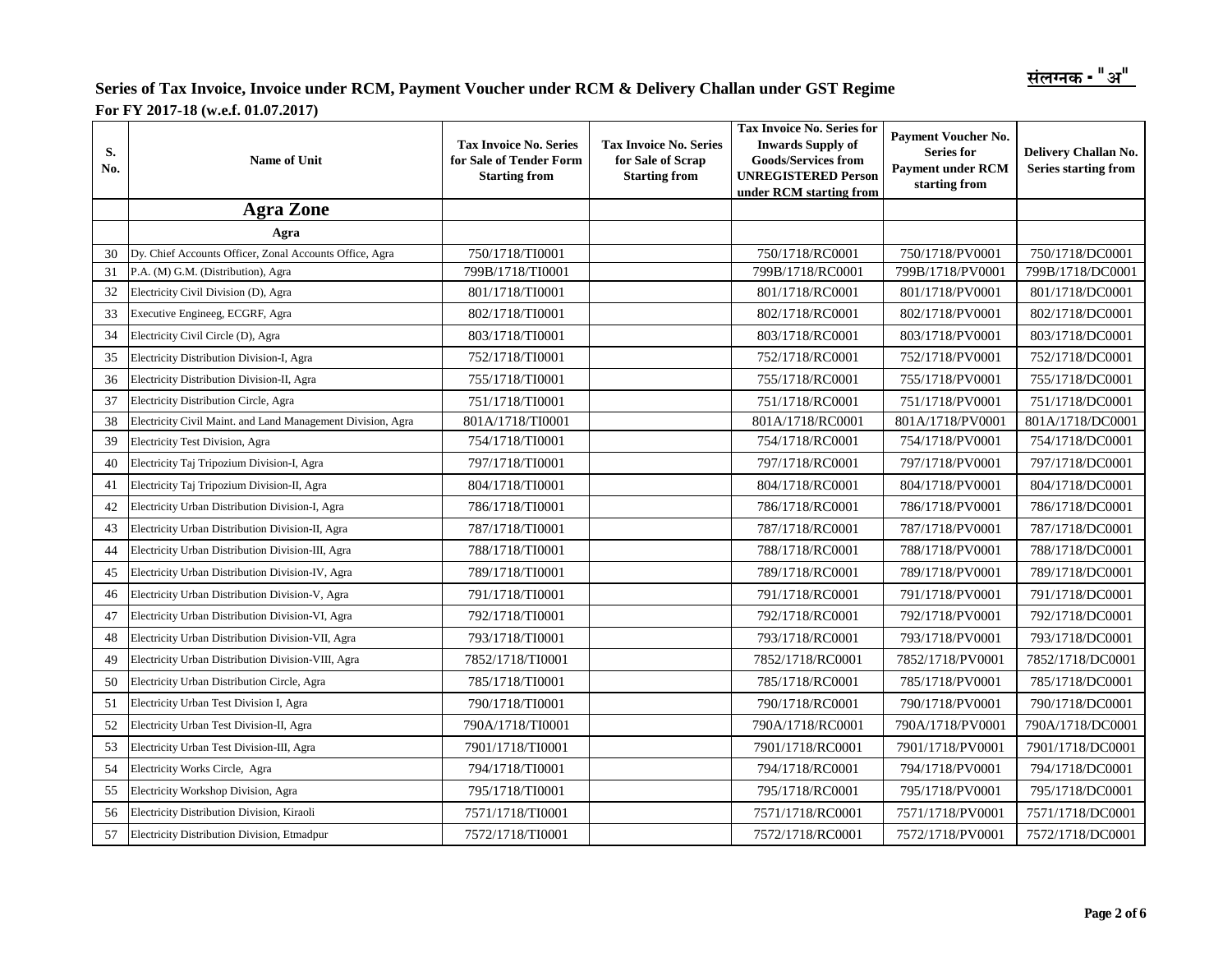| S.<br>No. | <b>Name of Unit</b>                                             | <b>Tax Invoice No. Series</b><br>for Sale of Tender Form<br><b>Starting from</b> | <b>Tax Invoice No. Series</b><br>for Sale of Scrap<br><b>Starting from</b> | <b>Tax Invoice No. Series for</b><br><b>Inwards Supply of</b><br><b>Goods/Services from</b><br><b>UNREGISTERED Person</b><br>under RCM starting from | <b>Payment Voucher No.</b><br><b>Series for</b><br><b>Payment under RCM</b><br>starting from | Delivery Challan No.<br><b>Series starting from</b> |
|-----------|-----------------------------------------------------------------|----------------------------------------------------------------------------------|----------------------------------------------------------------------------|------------------------------------------------------------------------------------------------------------------------------------------------------|----------------------------------------------------------------------------------------------|-----------------------------------------------------|
|           | Firozabad                                                       |                                                                                  |                                                                            |                                                                                                                                                      |                                                                                              |                                                     |
| 57        | Electricity Distribution Division, Firozabad                    | 753/1718/TI0001                                                                  |                                                                            | 753/1718/RC0001                                                                                                                                      | 753/1718/PV0001                                                                              | 753/1718/DC0001                                     |
| 58        | Electricity Test Division, Firozabad                            | 754A/1718/TI0001                                                                 |                                                                            | 754A/1718/RC0001                                                                                                                                     | 754A/1718/PV0001                                                                             | 754A/1718/DC0001                                    |
| 59        | Electricity Urban Distribution Division, Firozabad              | 756/1718/TI0001                                                                  |                                                                            | 756/1718/RC0001                                                                                                                                      | 756/1718/PV0001                                                                              | 756/1718/DC0001                                     |
| 60        | Electricity Distribution Circle, Firozabad                      | 751A/1718/TI0001                                                                 |                                                                            | 751A/1718/RC0001                                                                                                                                     | 751A/1718/PV0001                                                                             | 751A/1718/DC0001                                    |
| 61        | Electricity Urban Distribution Division, Asfabad (Firozabad)    | 7561/1718/TI0001                                                                 |                                                                            | 7561/1718/RC0001                                                                                                                                     | 7561/1718/PV0001                                                                             | 7561/1718/DC0001                                    |
| 62        | Electricity Urban Distribution Circle, Firozabad                | 7563/1718/TI0001                                                                 |                                                                            | 7563/1718/RC0001                                                                                                                                     | 7563/1718/PV0001                                                                             | 7563/1718/DC0001                                    |
|           | Fatehabad                                                       |                                                                                  |                                                                            |                                                                                                                                                      |                                                                                              |                                                     |
| 62        | Electricity Distribution Division-III, Fatehabad                | 1099/1718/TI0001                                                                 |                                                                            | 1099/1718/RC0001                                                                                                                                     | 1099/1718/PV0001                                                                             | 1099/1718/DC0001                                    |
| 63        | Electricity Distribution Division, Bah                          | 7574/1718/TI0001                                                                 |                                                                            | 7574/1718/RC0001                                                                                                                                     | 7574/1718/PV0001                                                                             | 7574/1718/DC0001                                    |
|           | Mathura                                                         |                                                                                  |                                                                            |                                                                                                                                                      |                                                                                              |                                                     |
| 64        | Electricity Distribution Division, Kosi                         | 760A/1718/TI0001                                                                 |                                                                            | 760A/1718/RC0001                                                                                                                                     | 760A/1718/PV0001                                                                             | 760A/1718/DC0001                                    |
| 65        | Electricity Distribution Division-I, Mathura                    | 758/1718/TI0001                                                                  |                                                                            | 758/1718/RC0001                                                                                                                                      | 758/1718/PV0001                                                                              | 758/1718/DC0001                                     |
| 66        | Electricity Distribution Division-II, Mathura (Kosi)            | 763A/1718/TI0001                                                                 |                                                                            | 763A/1718/RC0001                                                                                                                                     | 763A/1718/PV0001                                                                             | 763A/1718/DC0001                                    |
| 67        | Electricity Distribution Division-III, Mathura                  | 760/1718/TI0001                                                                  |                                                                            | 760/1718/RC0001                                                                                                                                      | 760/1718/PV0001                                                                              | 760/1718/DC0001                                     |
| 68        | Electricity Test Division, Mathura                              | 761A/1718/TI0001                                                                 |                                                                            | 761A/1718/RC0001                                                                                                                                     | 761A/1718/PV0001                                                                             | 761A/1718/DC0001                                    |
| 69        | Electricity Urban Distribution Division-I, Mathura              | 759/1718/TI0001                                                                  |                                                                            | 759/1718/RC0001                                                                                                                                      | 759/1718/PV0001                                                                              | 759/1718/DC0001                                     |
| 70        | Electricity Urban Distribution Division-II, Vrindavan / Mathura | 763/1718/TI0001                                                                  |                                                                            | 763/1718/RC0001                                                                                                                                      | 763/1718/PV0001                                                                              | 763/1718/DC0001                                     |
| 71        | Electricity Urban Test Division, Mathura                        | 762A/1718/TI0001                                                                 |                                                                            | 762A/1718/RC0001                                                                                                                                     | 762A/1718/PV0001                                                                             | 762A/1718/DC0001                                    |
| 72        | Electricity Urban Test Division-I, Mathura                      | 761/1718/TI0001                                                                  |                                                                            | 761/1718/RC0001                                                                                                                                      | 761/1718/PV0001                                                                              | 761/1718/DC0001                                     |
| 73        | Electricity Distribution Circle, Mathura                        | 757/1718/TI0001                                                                  |                                                                            | 757/1718/RC0001                                                                                                                                      | 757/1718/PV0001                                                                              | 757/1718/DC0001                                     |
| 74        | Electricity Urban Distribution Circle, Mathura                  | 762/1718/TI0001                                                                  |                                                                            | 762/1718/RC0001                                                                                                                                      | 762/1718/PV0001                                                                              | 762/1718/DC0001                                     |
| 75        | Electricity Distribution Division, Goverdhan                    | 7581/1718/TI0001                                                                 |                                                                            | 7581/1718/RC0001                                                                                                                                     | 7581/1718/PV0001                                                                             | 7581/1718/DC0001                                    |
|           | Mainpuri                                                        |                                                                                  |                                                                            |                                                                                                                                                      |                                                                                              |                                                     |
| 76        | Electricity Distribution Division-I, Mainpuri                   | 778/1718/TI0001                                                                  |                                                                            | 778/1718/RC0001                                                                                                                                      | 778/1718/PV0001                                                                              | 778/1718/DC0001                                     |
| 77        | Electricity Distribution Division-II, Mainpuri                  | 783/1718/TI0001                                                                  |                                                                            | 783/1718/RC0001                                                                                                                                      | 783/1718/PV0001                                                                              | 783/1718/DC0001                                     |
| 78        | Electricity Test Division, Mainpuri                             | 781/1718/TI0001                                                                  |                                                                            | 781/1718/RC0001                                                                                                                                      | 781/1718/PV0001                                                                              | 781/1718/DC0001                                     |
| 79        | Electricity Distribution Circle, Mainpuri                       | 777/1718/TI0001                                                                  |                                                                            | 777/1718/RC0001                                                                                                                                      | 777/1718/PV0001                                                                              | 777/1718/DC0001                                     |
|           | Shikohabad                                                      |                                                                                  |                                                                            |                                                                                                                                                      |                                                                                              |                                                     |
| 80        | Electricity Distribution Division, Shikohabad                   | 779/1718/TI0001                                                                  |                                                                            | 779/1718/RC0001                                                                                                                                      | 779/1718/PV0001                                                                              | 779/1718/DC0001                                     |
| 81        | Electricity Distribution Division, Sirsaganj                    | 7791/1718/TI0001                                                                 |                                                                            | 7791/1718/RC0001                                                                                                                                     | 7791/1718/PV0001                                                                             | 7791/1718/DC0001                                    |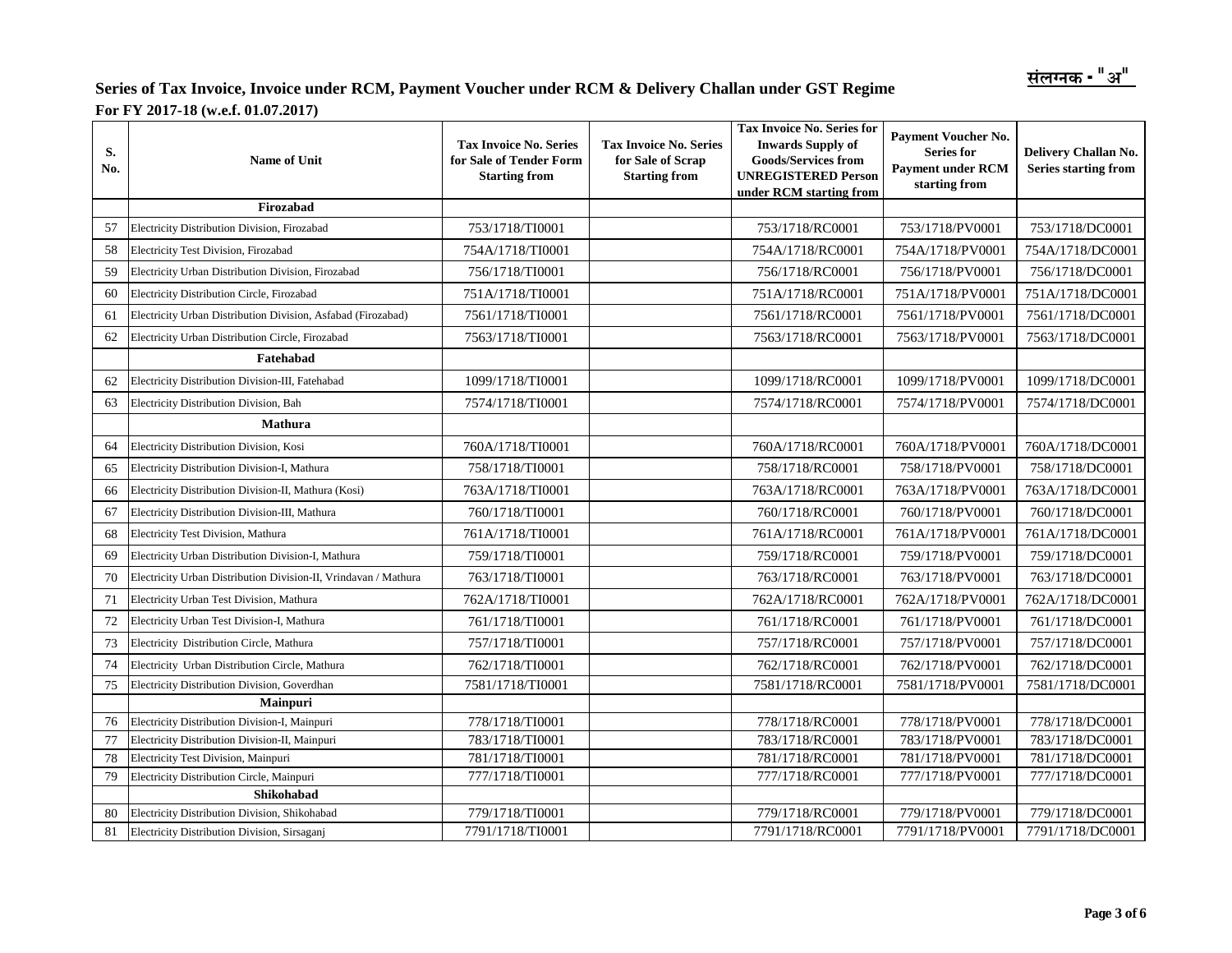| S.<br>No. | <b>Name of Unit</b>                                           | <b>Tax Invoice No. Series</b><br>for Sale of Tender Form<br><b>Starting from</b> | <b>Tax Invoice No. Series</b><br>for Sale of Scrap<br><b>Starting from</b> | <b>Tax Invoice No. Series for</b><br><b>Inwards Supply of</b><br><b>Goods/Services from</b><br><b>UNREGISTERED Person</b><br>under RCM starting from | <b>Payment Voucher No.</b><br><b>Series for</b><br><b>Payment under RCM</b><br>starting from | Delivery Challan No.<br><b>Series starting from</b> |
|-----------|---------------------------------------------------------------|----------------------------------------------------------------------------------|----------------------------------------------------------------------------|------------------------------------------------------------------------------------------------------------------------------------------------------|----------------------------------------------------------------------------------------------|-----------------------------------------------------|
|           | <b>Aligarh Zone</b>                                           |                                                                                  |                                                                            |                                                                                                                                                      |                                                                                              |                                                     |
| 82        | Electricity Civil Division (D), Aligarh                       | 776/1718/TI0001                                                                  |                                                                            | 776/1718/RC0001                                                                                                                                      | 776/1718/PV0001                                                                              | 776/1718/DC0001                                     |
| 83        | Electricity Distribution Division-I, Aligarh                  | 765/1718/TI0001                                                                  |                                                                            | 765/1718/RC0001                                                                                                                                      | 765/1718/PV0001                                                                              | 765/1718/DC0001                                     |
| 84        | Electricity Distribution Division-II, Aligarh                 | 766/1718/TI0001                                                                  |                                                                            | 766/1718/RC0001                                                                                                                                      | 766/1718/PV0001                                                                              | 766/1718/DC0001                                     |
| 85        | Electricity Distribution Division-III, Aligarh                | 766A/1718/TI0001                                                                 |                                                                            | 766A/1718/RC0001                                                                                                                                     | 766A/1718/PV0001                                                                             | 766A/1718/DC0001                                    |
| 86        | Electricity Distribution Division-IV, Aligarh (Iglas)         | 7661/1718/TI0001                                                                 |                                                                            | 7661/1718/RC0001                                                                                                                                     | 7661/1718/PV0001                                                                             | 7661/1718/DC0001                                    |
| 87        | Electricity Secondary Works Division, Aligarh                 | 796/1718/TI0001                                                                  |                                                                            | 796/1718/RC0001                                                                                                                                      | 796/1718/PV0001                                                                              | 796/1718/DC0001                                     |
| 88        | Electricity Test Division, Aligarh                            | 768/1718/TI0001                                                                  |                                                                            | 768/1718/RC0001                                                                                                                                      | 768/1718/PV0001                                                                              | 768/1718/DC0001                                     |
| 89        | Electricity Urban Distribution Division-I, Aligarh            | 772/1718/TI0001                                                                  |                                                                            | 772/1718/RC0001                                                                                                                                      | 772/1718/PV0001                                                                              | 772/1718/DC0001                                     |
| 90        | Electricity Urban Distribution Division-II, Aligarh           | 773/1718/TI0001                                                                  |                                                                            | 773/1718/RC0001                                                                                                                                      | 773/1718/PV0001                                                                              | 773/1718/DC0001                                     |
| 91        | Electricity Urban Distribution Division-III, Aligarh          | 775/1718/TI0001                                                                  |                                                                            | 775/1718/RC0001                                                                                                                                      | 775/1718/PV0001                                                                              | 775/1718/DC0001                                     |
| 92        | Electricity Urban Test Division, Aligarh                      | 774/1718/TI0001                                                                  |                                                                            | 774/1718/RC0001                                                                                                                                      | 774/1718/PV0001                                                                              | 774/1718/DC0001                                     |
| 93        | Electricity Distribution Circle, Aligarh                      | 764/1718/TI0001                                                                  |                                                                            | 764/1718/RC0001                                                                                                                                      | 764/1718/PV0001                                                                              | 764/1718/DC0001                                     |
| 94        | Electricity Secondary Works Circle, Aligarh                   | 7961/1718/TI0001                                                                 |                                                                            | 7961/1718/RC0001                                                                                                                                     | 7961/1718/PV0001                                                                             | 7961/1718/DC0001                                    |
| 95        | Electricity Urban Distribution Circle, Aligarh                | 771A/1718/TI0001                                                                 |                                                                            | 771A/1718/RC0001                                                                                                                                     | 771A/1718/PV0001                                                                             | 771A/1718/DC0001                                    |
| 96        | Executive Engineer Electricity Distribution Division, Sadabad | 7701/1718/TI0001                                                                 |                                                                            | 7701/1718/RC0001                                                                                                                                     | 7701/1718/PV0001                                                                             | 7701/1718/DC0001                                    |
| 97        | Executive Engineeg, ECGRF, Aligarh                            | 7503/1718/TI0001                                                                 |                                                                            | 7503/1718/RC0001                                                                                                                                     | 7503/1718/PV0001                                                                             | 7503/1718/DC0001                                    |
|           | Etah                                                          |                                                                                  |                                                                            |                                                                                                                                                      |                                                                                              |                                                     |
| 98        | Electricity Distribution Division, Etah                       | 780/1718/TI0001                                                                  |                                                                            | 780/1718/RC0001                                                                                                                                      | 780/1718/PV0001                                                                              | 780/1718/DC0001                                     |
| 99        | Electricity Test Division, Etah                               | 7831/1718/TI0001                                                                 |                                                                            | 7831/1718/RC0001                                                                                                                                     | 7831/1718/PV0001                                                                             | 7831/1718/DC0001                                    |
| 100       | Electricity Urban Distribution Division, Etah                 | 784/1718/TI0001                                                                  |                                                                            | 784/1718/RC0001                                                                                                                                      | 784/1718/PV0001                                                                              | 784/1718/DC0001                                     |
| 101       | Electricity Distribution Circle, Etah                         | 783A/1718/TI0001                                                                 |                                                                            | 783A/1718/RC0001                                                                                                                                     | 783A/1718/PV0001                                                                             | 783A/1718/DC0001                                    |
| 102       | Electricity Distribution Division, Kasganj                    | 782/1718/TI0001                                                                  |                                                                            | 782/1718/RC0001                                                                                                                                      | 782/1718/PV0001                                                                              | 782/1718/DC0001                                     |
|           | <b>Hathras</b>                                                |                                                                                  |                                                                            |                                                                                                                                                      |                                                                                              |                                                     |
| 103       | Electricity Distribution Circle, Hathras                      | 770/1718/TI0001                                                                  |                                                                            | 770/1718/RC0001                                                                                                                                      | 770/1718/PV0001                                                                              | 770/1718/DC0001                                     |
| 104       | Electricity Distribution Division-I, Hathras                  | 767/1718/TI0001                                                                  |                                                                            | 767/1718/RC0001                                                                                                                                      | 767/1718/PV0001                                                                              | 767/1718/DC0001                                     |
| 105       | Electricity Distribution Division-II, Hathras                 | 769/1718/TI0001                                                                  |                                                                            | 769/1718/RC0001                                                                                                                                      | 769/1718/PV0001                                                                              | 769/1718/DC0001                                     |
| 106       | Electricity Distribution Division-III, Hathras                | 769A/1718/TI0001                                                                 |                                                                            | 769A/1718/RC0001                                                                                                                                     | 769A/1718/PV0001                                                                             | 769A/1718/DC0001                                    |
| 107       | Electricity Test Division, Hathras                            | 770A/1718/TI0001                                                                 |                                                                            | 770A/1718/RC0001                                                                                                                                     | 770A/1718/PV0001                                                                             | 770A/1718/DC0001                                    |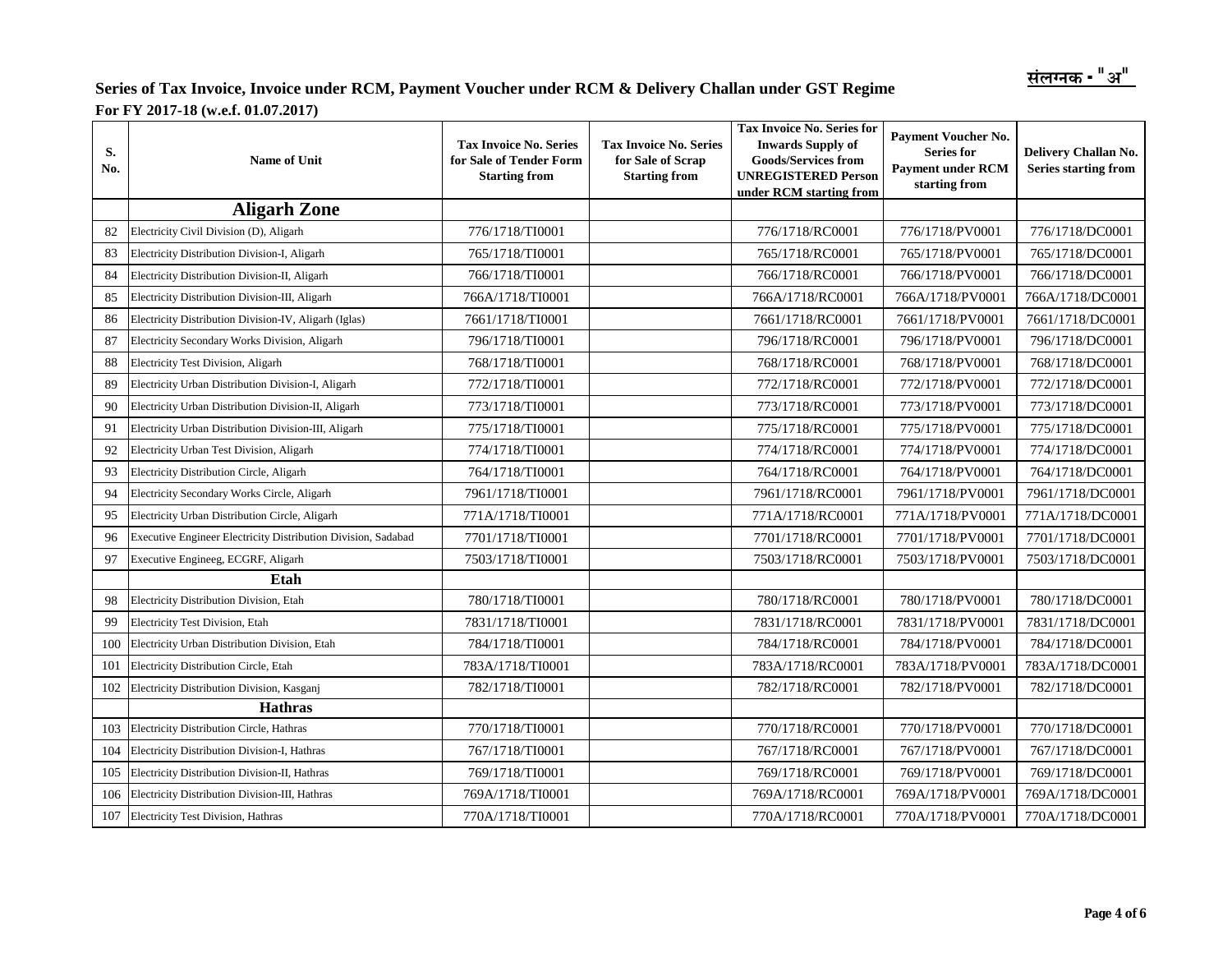| S.<br>No. | Name of Unit                                              | <b>Tax Invoice No. Series</b><br>for Sale of Tender Form<br><b>Starting from</b> | <b>Tax Invoice No. Series</b><br>for Sale of Scrap<br><b>Starting from</b> | <b>Tax Invoice No. Series for</b><br><b>Inwards Supply of</b><br><b>Goods/Services from</b><br><b>UNREGISTERED Person</b><br>under RCM starting from | <b>Payment Voucher No.</b><br><b>Series for</b><br><b>Payment under RCM</b><br>starting from | Delivery Challan No.<br>Series starting from |
|-----------|-----------------------------------------------------------|----------------------------------------------------------------------------------|----------------------------------------------------------------------------|------------------------------------------------------------------------------------------------------------------------------------------------------|----------------------------------------------------------------------------------------------|----------------------------------------------|
|           | <b>Banda Zone</b>                                         |                                                                                  |                                                                            |                                                                                                                                                      |                                                                                              |                                              |
| 108       | Chief Engineer (Distribution) Banda Zone                  | 5452/1718/TI0001                                                                 |                                                                            | 5452/1718/RC0001                                                                                                                                     | 5452/1718/PV0001                                                                             | 5452/1718/DC0001                             |
| 109       | Electricity Distribution Division, Lalitpur               | 535/1718/TI0001                                                                  |                                                                            | 535/1718/RC0001                                                                                                                                      | 535/1718/PV0001                                                                              | 535/1718/DC0001                              |
| 110       | Electricity Distribution Division, Banda                  | 542/1718/TI0001                                                                  |                                                                            | 542/1718/RC0001                                                                                                                                      | 542/1718/PV0001                                                                              | 542/1718/DC0001                              |
| 111       | Electricity Distribution Division, Hamirpur               | 544/1718/TI0001                                                                  |                                                                            | 544/1718/RC0001                                                                                                                                      | 544/1718/PV0001                                                                              | 544/1718/DC0001                              |
| 112       | Electricity Distribution Circle, Hamirpur                 | 544A/1718/TI0001                                                                 |                                                                            | 544A/1718/RC0001                                                                                                                                     | 544A/1718/PV0001                                                                             | 544A/1718/DC0001                             |
| 113       | Electricity Distribution Division, Chitrakoot             | 541/1718/TI0001                                                                  |                                                                            | 541/1718/RC0001                                                                                                                                      | 541/1718/PV0001                                                                              | 541/1718/DC0001                              |
| 114       | Electricity Distribution Division, Mahoba                 | 546/1718/TI0001                                                                  |                                                                            | 546/1718/RC0001                                                                                                                                      | 546/1718/PV0001                                                                              | 546/1718/DC0001                              |
| 115       | Electricity Test Division, Banda                          | 545/1718/TI0001                                                                  |                                                                            | 545/1718/RC0001                                                                                                                                      | 545/1718/PV0001                                                                              | 545/1718/DC0001                              |
| 116       | Electricity Distribution Circle, Banda                    | 545A/1718/TI0001                                                                 |                                                                            | 545A/1718/RC0001                                                                                                                                     | 545A/1718/PV0001                                                                             | 545A/1718/DC0001                             |
|           | <b>Jhansi Zone</b>                                        |                                                                                  |                                                                            |                                                                                                                                                      |                                                                                              |                                              |
| 117       | Electricity Urban Distribution Division-I, Jhansi         | 534/1718/TI0001                                                                  |                                                                            | 534/1718/RC0001                                                                                                                                      | 534/1718/PV0001                                                                              | 534/1718/DC0001                              |
| 118       | Electricity Urban Distribution Division-II, Jhansi        | 041/1718/TI0001                                                                  |                                                                            | 041/1718/RC0001                                                                                                                                      | 041/1718/PV0001                                                                              | 041/1718/DC0001                              |
| 119       | Electricity Distribution Division-II, Jhansi              | 538/1718/TI0001                                                                  |                                                                            | 538/1718/RC0001                                                                                                                                      | 538/1718/PV0001                                                                              | 538/1718/DC0001                              |
| 120       | Electricity Distribution Division-I, Orai                 | 543/1718/TI0001                                                                  |                                                                            | 543/1718/RC0001                                                                                                                                      | 543/1718/PV0001                                                                              | 543/1718/DC0001                              |
| 121       | Electricity Distribution Division-II, Orai                | 543A/1718/TI0001                                                                 |                                                                            | 543A/1718/RC0001                                                                                                                                     | 543A/1718/PV0001                                                                             | 543A/1718/DC0001                             |
| 122       | Electricity Test Division, Orai                           | 5432/1718/TI0001                                                                 |                                                                            | 5432/1718/RC0001                                                                                                                                     | 5432/1718/PV0001                                                                             | 5432/1718/DC0001                             |
| 123       | Executive Engineer Electricity Distribution Circle, Orai  | 5431/1718/TI0001                                                                 |                                                                            | 5431/1718/RC0001                                                                                                                                     | 5431/1718/PV0001                                                                             | 5431/1718/DC0001                             |
| 124       | Electricity Test Division, Jhansi                         | 536/1718/TI0001                                                                  |                                                                            | 536/1718/RC0001                                                                                                                                      | 536/1718/PV0001                                                                              | 536/1718/DC0001                              |
| 125       | Electricity Urban Test Division, Jhansi                   | 5391/1718/TI0001                                                                 |                                                                            | 5391/1718/RC0001                                                                                                                                     | 5391/1718/PV0001                                                                             | 5391/1718/DC0001                             |
| 126       | Electricity Secondary Works Division, Jhansi              | 547/1718/TI0001                                                                  |                                                                            | 547/1718/RC0001                                                                                                                                      | 547/1718/PV0001                                                                              | 547/1718/DC0001                              |
| 127       | Electricity Urban Distribution Circle, Jhansi             | 044/1718/TI0001                                                                  |                                                                            | 044/1718/RC0001                                                                                                                                      | 044/1718/PV0001                                                                              | 044/1718/DC0001                              |
| 128       | Electricity Distribution Circle, Jhansi                   | 533/1718/TI0001                                                                  |                                                                            | 533/1718/RC0001                                                                                                                                      | 533/1718/PV0001                                                                              | 533/1718/DC0001                              |
| 129       | Dy. Chief Accounts Officer, Zonal Accounts Office, Jhansi | 540/1718/TI0001                                                                  |                                                                            | 540/1718/RC0001                                                                                                                                      | 540/1718/PV0001                                                                              | 540/1718/DC0001                              |
| 130       | (Attach) General Manager(Distribution) U.P.P.C.L., Jhansi | 558/1718/TI0001                                                                  |                                                                            | 558/1718/RC0001                                                                                                                                      | 558/1718/PV0001                                                                              | 558/1718/DC0001                              |
| 131       | Electricity Distribution Division, Mauranipur (Jhansi)    | 5381/1718/TI0001                                                                 |                                                                            | 5381/1718/RC0001                                                                                                                                     | 5381/1718/PV0001                                                                             | 5381/1718/DC0001                             |
| 132       | Electricity Workshop Division, Jhansi                     | 547A/1718/TI0001                                                                 |                                                                            | 547A/1718/RC0001                                                                                                                                     | 547A/1718/PV0001                                                                             | 547A/1718/DC0001                             |
|           |                                                           |                                                                                  |                                                                            |                                                                                                                                                      |                                                                                              |                                              |
|           |                                                           |                                                                                  |                                                                            |                                                                                                                                                      |                                                                                              |                                              |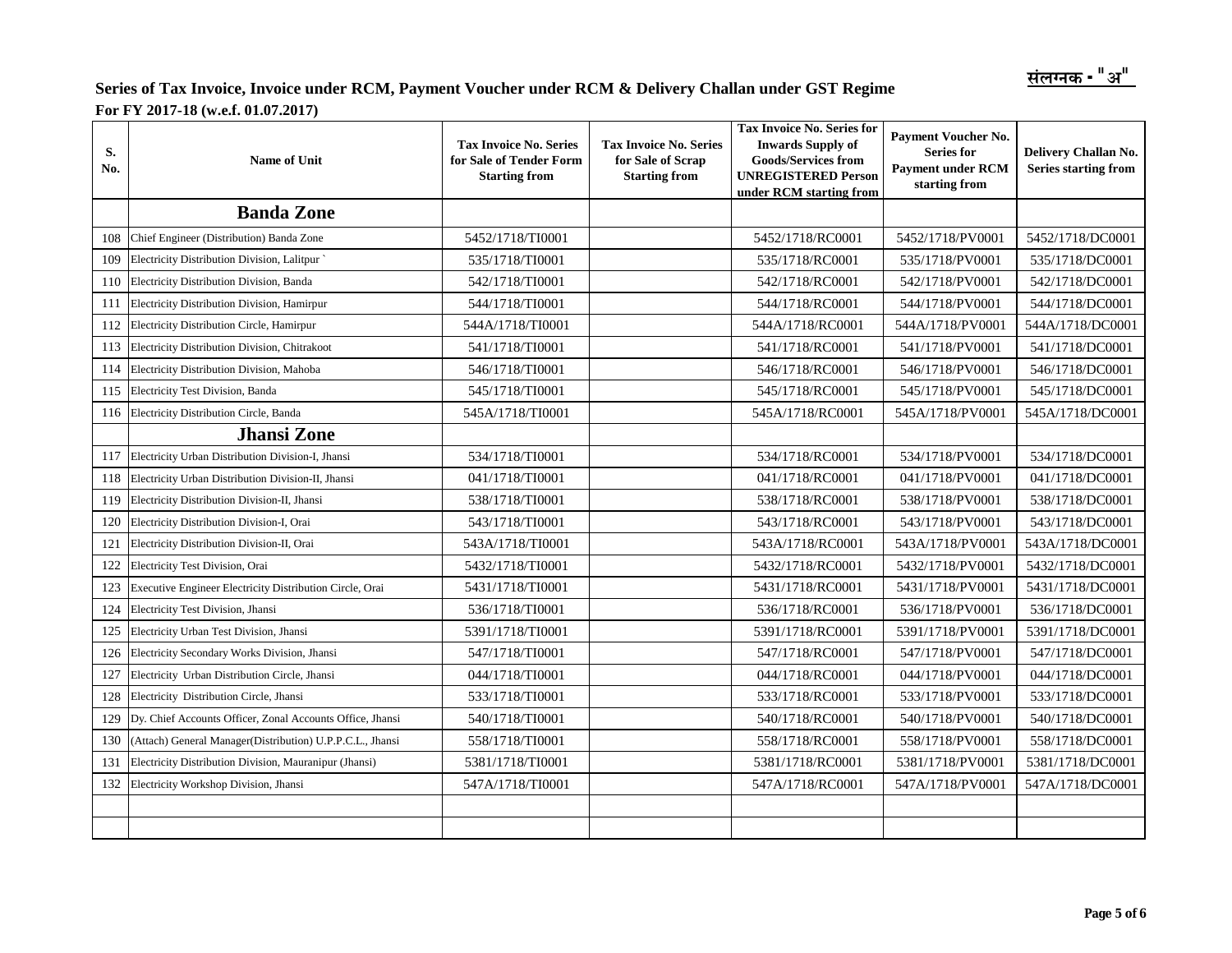| S.<br>No. | <b>Name of Unit</b>                                       | <b>Tax Invoice No. Series</b><br>for Sale of Tender Form<br><b>Starting from</b> | <b>Tax Invoice No. Series for</b><br><b>Tax Invoice No. Series</b><br>for Sale of Scrap<br><b>UNREGISTERED Person</b><br><b>Starting from</b><br>under RCM starting from |                  | Payment Voucher No.<br><b>Series for</b><br><b>Payment under RCM</b><br>starting from | Delivery Challan No.<br><b>Series starting from</b> |
|-----------|-----------------------------------------------------------|----------------------------------------------------------------------------------|--------------------------------------------------------------------------------------------------------------------------------------------------------------------------|------------------|---------------------------------------------------------------------------------------|-----------------------------------------------------|
|           | <b>Kanpur Zone</b>                                        |                                                                                  |                                                                                                                                                                          |                  |                                                                                       |                                                     |
|           | Akabarpur                                                 |                                                                                  |                                                                                                                                                                          |                  |                                                                                       |                                                     |
| 133       | Electricity Distribution Division, Akabarpur              | 526/1718/TI0001                                                                  |                                                                                                                                                                          | 526/1718/RC0001  | 526/1718/PV0001                                                                       | 526/1718/DC0001                                     |
|           | Aurraiva                                                  |                                                                                  |                                                                                                                                                                          |                  |                                                                                       |                                                     |
| 134       | Electricity Distribution Division, Aurraiya               | 531/1718/TI0001                                                                  |                                                                                                                                                                          | 531/1718/RC0001  | 531/1718/PV0001                                                                       | 531/1718/DC0001                                     |
| 135       | Electricity Test Division, Aurraiya                       | 5312/1718/TI0001                                                                 |                                                                                                                                                                          | 5312/1718/RC0001 | 5312/1718/PV0001                                                                      | 5312/1718/DC0001                                    |
|           | <b>Etawah</b>                                             |                                                                                  |                                                                                                                                                                          |                  |                                                                                       |                                                     |
| 135       | Electricity Distribution Division-II, Etawah              | 523B/1718/TI0001                                                                 |                                                                                                                                                                          | 523B/1718/RC0001 | 523B/1718/PV0001                                                                      | 523B/1718/DC0001                                    |
| 136       | Electricity Distribution Division-I, Etawah               | 523/1718/TI0001                                                                  |                                                                                                                                                                          | 523/1718/RC0001  | 523/1718/PV0001                                                                       | 523/1718/DC0001                                     |
| 137       | Electricity Distribution Division-III, Saifai (Etawah)    | 5231/1718/TI0001                                                                 |                                                                                                                                                                          | 5231/1718/RC0001 | 5231/1718/PV0001                                                                      | 5231/1718/DC0001                                    |
| 138       | Electricity Test Division, Etawah                         | 523A/1718/TI0001                                                                 |                                                                                                                                                                          | 523A/1718/RC0001 | 523A/1718/PV0001                                                                      | 523A/1718/DC0001                                    |
| 139       | Electricity Distribution Circle, Etawah                   | 525/1718/TI0001                                                                  |                                                                                                                                                                          | 525/1718/RC0001  | 525/1718/PV0001                                                                       | 525/1718/DC0001                                     |
|           | Farukhabad                                                |                                                                                  |                                                                                                                                                                          |                  |                                                                                       |                                                     |
| 140       | Electricity Distribution Division, Farukhabad             | 528/1718/TI0001                                                                  |                                                                                                                                                                          | 528/1718/RC0001  | 528/1718/PV0001                                                                       | 528/1718/DC0001                                     |
| 141       | Electricity Test Division, Farukhabad                     | 530/1718/TI0001                                                                  |                                                                                                                                                                          | 530/1718/RC0001  | 530/1718/PV0001                                                                       | 530/1718/DC0001                                     |
| 142       | Electricity Urban Distribution Division, Farukhabad       | 532/1718/TI0001                                                                  |                                                                                                                                                                          | 532/1718/RC0001  | 532/1718/PV0001                                                                       | 532/1718/DC0001                                     |
| 143       | Electricity Distribution Circle, Farukhabad               | 527/1718/TI0001                                                                  |                                                                                                                                                                          | 527/1718/RC0001  | 527/1718/PV0001                                                                       | 527/1718/DC0001                                     |
|           | Kanpur                                                    |                                                                                  |                                                                                                                                                                          |                  |                                                                                       |                                                     |
| 144       | Electricity Civil Division (D), Kanpur                    | 555/1718/TI0001                                                                  |                                                                                                                                                                          | 555/1718/RC0001  | 555/1718/PV0001                                                                       | 555/1718/DC0001                                     |
| 145       | Electricity Civil Circle (D), Kanpur                      | 556/1718/TI0001                                                                  |                                                                                                                                                                          | 556/1718/RC0001  | 556/1718/PV0001                                                                       | 556/1718/DC0001                                     |
| 146       | Electricity Distribution Circle, Kannauj                  | 5271/1718/TI0001                                                                 |                                                                                                                                                                          | 5271/1718/RC0001 | 5271/1718/PV0001                                                                      | 5271/1718/DC0001                                    |
| 147       | Electricity Distribution Division, Kannauj                | 529/1718/TI0001                                                                  |                                                                                                                                                                          | 529/1718/RC0001  | 529/1718/PV0001                                                                       | 529/1718/DC0001                                     |
| 148       | Electricity Distribution Division, Kanpur                 | 522/1718/TI0001                                                                  |                                                                                                                                                                          | 522/1718/RC0001  | 522/1718/PV0001                                                                       | 522/1718/DC0001                                     |
| 149       | Electricity Distribution Division-II, Kanpur (Chobepur)   | 522A/1718/TI0001                                                                 |                                                                                                                                                                          | 522A/1718/RC0001 | 522A/1718/PV0001                                                                      | 522A/1718/DC0001                                    |
| 150       | Electricity Secondary Works Division, Kanpur              | 549/1718/TI0001                                                                  |                                                                                                                                                                          | 549/1718/RC0001  | 549/1718/PV0001                                                                       | 549/1718/DC0001                                     |
| 151       | Electricity Test Division, Kanpur                         | 524/1718/TI0001                                                                  |                                                                                                                                                                          | 524/1718/RC0001  | 524/1718/PV0001                                                                       | 524/1718/DC0001                                     |
| 152       | Electricity Test Division, Kanpur (Dehat)                 | 5241/1718/TI0001                                                                 |                                                                                                                                                                          | 5241/1718/RC0001 | 5241/1718/PV0001                                                                      | 5241/1718/DC0001                                    |
| 152       | Electricity Workshop Division, Kanpur                     | 550/1718/TI0001                                                                  |                                                                                                                                                                          | 550/1718/RC0001  | 550/1718/PV0001                                                                       | 550/1718/DC0001                                     |
| 153       | P.A. (M) TO General Manager (D) Kanpur (CZE-Kanpur)       | 553/1718/TI0001                                                                  |                                                                                                                                                                          | 553/1718/RC0001  | 553/1718/PV0001                                                                       | 553/1718/DC0001                                     |
| 154       | Electricity Distribution Circle, Kanpur                   | 521/1718/TI0001                                                                  |                                                                                                                                                                          | 521/1718/RC0001  | 521/1718/PV0001                                                                       | 521/1718/DC0001                                     |
| 155       | Electricity Works Circle, Kanpur                          | 548/1718/TI0001                                                                  |                                                                                                                                                                          | 548/1718/RC0001  | 548/1718/PV0001                                                                       | 548/1718/DC0001                                     |
| 156       | Dy. Chief Accounts Officer, Zonal Accounts Office, Kanpur | 554/1718/TI0001                                                                  |                                                                                                                                                                          | 554/1718/RC0001  | 554/1718/PV0001                                                                       | 554/1718/DC0001                                     |
| 157       | Electricity Distribution Division, Chibramau              | 5291/1718/TI0001                                                                 |                                                                                                                                                                          | 5291/1718/RC0001 | 5291/1718/PV0001                                                                      | 5291/1718/DC0001                                    |
| 158       | Electricity Distribution Division, Pukhrayan              | 5261/1718/TI0001                                                                 |                                                                                                                                                                          | 5261/1718/RC0001 | 5261/1718/PV0001                                                                      | 5261/1718/DC0001                                    |
| 159       | Electricity Distribution Division, Dibiyapur              | 5311/1718/TI0001                                                                 |                                                                                                                                                                          | 5311/1718/RC0001 | 5311/1718/PV0001                                                                      | 5311/1718/DC0001                                    |